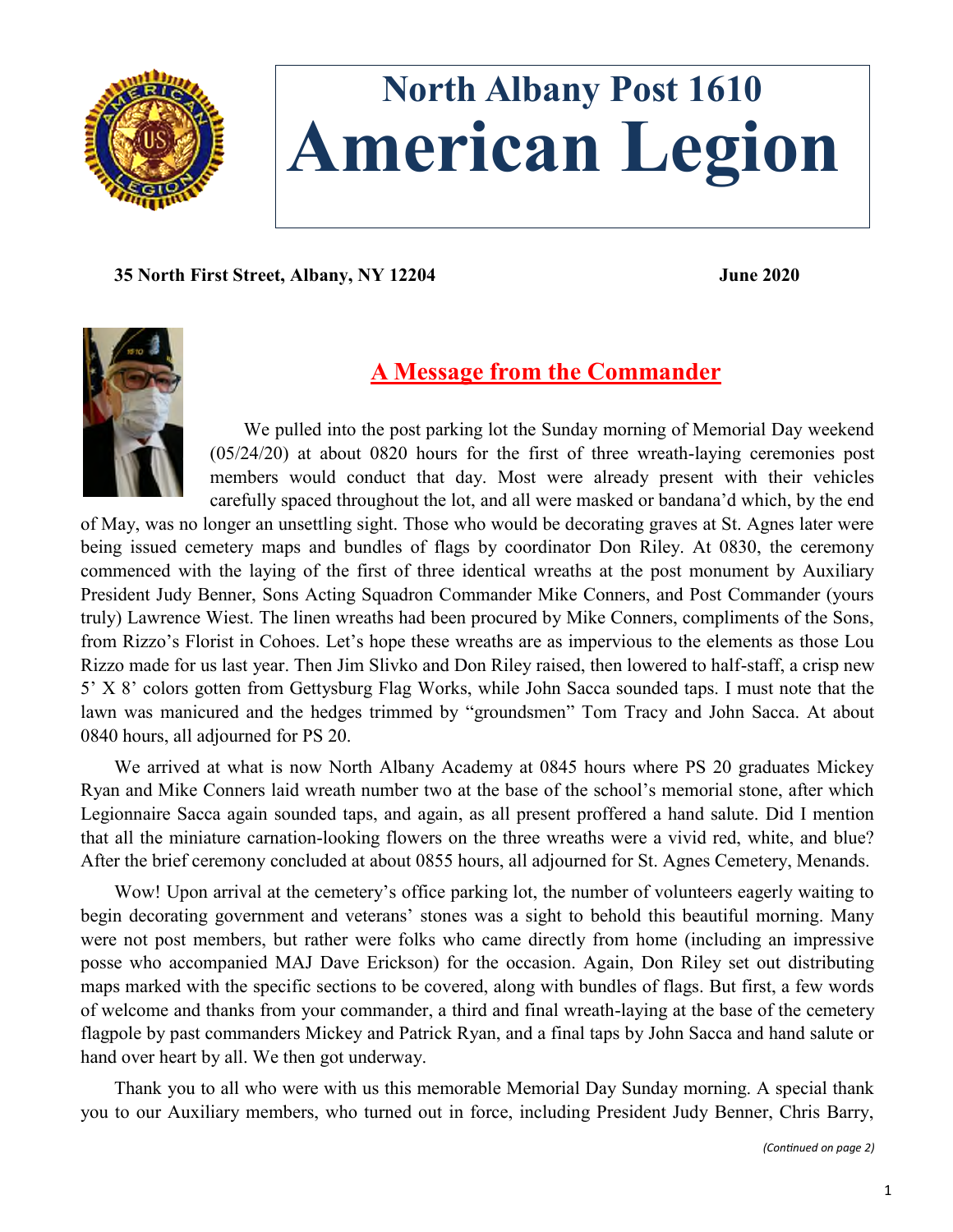#### *(Continued from page 1)*

Stacy Liuzzi, Gail Riley, Gretchen Riley, Sara Wiest, and junior members Danielle Benner and Georgia Benner.

Finally, thanks to all of you who participated in the Stratton VA food drive held on Thursday and Saturday mornings (May 14th and 16th) and especially, our heartfelt thank you to Auxiliary President Judy Benner and member Gretchen Riley for pulling that important project together during these pandemic times.



**Lawrence Wiest Commander**

#### **Auxiliary News**

I would like to thank all those that supported our food drive for the Stratton VA Food Pantry. We had a good response and collected enough food to fill both Gretchen's and my car along with a gift card for Price Chopper and \$150 in cash donations. The donations were delivered to Volunteer Services on Tuesday, May 26. The food pantry is serving more veterans and their families currently because many are not working and finding it difficult to feed their families. We will continue this program in June and hope everyone can continue to support it.

The National ALA Girls Nation is looking for female veterans to participate in a poppy program to recognize the role women play in our military. These veterans will be asked to make a paper poppy (kit provided by Girls Nation) and will be used to make a wreath that will be laid at the Tomb of the Unknown Soldier in Arlington National Cemetery in July 2021. Because of the Auxiliary centennial year, they want to recognize these brave women. If you, or someone you know, would like a poppy kit let me know ASAP so I can order the kits. If they are not in our area but want to participate, they can email Marge Christianson at [alaunit62AZ@gmail.com](mailto:alaunit62AZ@gmail.com) and request a kit be mailed directly to them. They are

hoping they will get poppies from every state to put on this wreath. (My phone # and email are on the back page of the newsletter.)

I'd also like to thank all of the Auxiliary members that helped celebrate Memorial Day at St. Agnes Cemetery placing flags on graves. Those present included Sara Wiest, Stacy Liuzzi, Gretchen Riley, Gail Riley, Danielle Benner, Georgia Benner (Jr. member) and Chris Barry. If there were any that participated at different cemeteries, thank you as well.

> **Service, Not Self, Judy Benner President**

### **Veterans Crisis Hotline**

Veterans, if you or someone you know, is in crisis, there is help. Call the **Veterans Crisis Hotline: 800-273-8255**. You are not alone.

#### **Chaplain's News**

#### **Deceased**:

Charles F. "Bus" Kieley, Legion – May 9, 2020

John Joseph Fitzgerald, Legion and Limericks – May 16, 2020

If you know of anyone who is sick or has passed, please contact our Chaplains Charles Lossi at 518-438-6336 or JoAnn DeLisle at 518-426-8463 or [jodee4444@hotmail.com.](mailto:jodee4444@hotmail.com) Or, newsletter editor Gretchen Riley via [ghodges220@yahoo.com](mailto:ghodges220@yahoo.com) or at 518-526-8753.

Legion members and families, if you are aware of a Post member who may have gone into assisted living, a nursing home, or is perhaps living now with a family member, please let the Post know. We would like to be sure that their dues are kept up. Sometimes, someone else may be handling their affairs and payment of membership dues may slip through the cracks. Also, the information helps keep our records updated. If there is perhaps a reason behind membership dues not being kept up, let us know. We can help.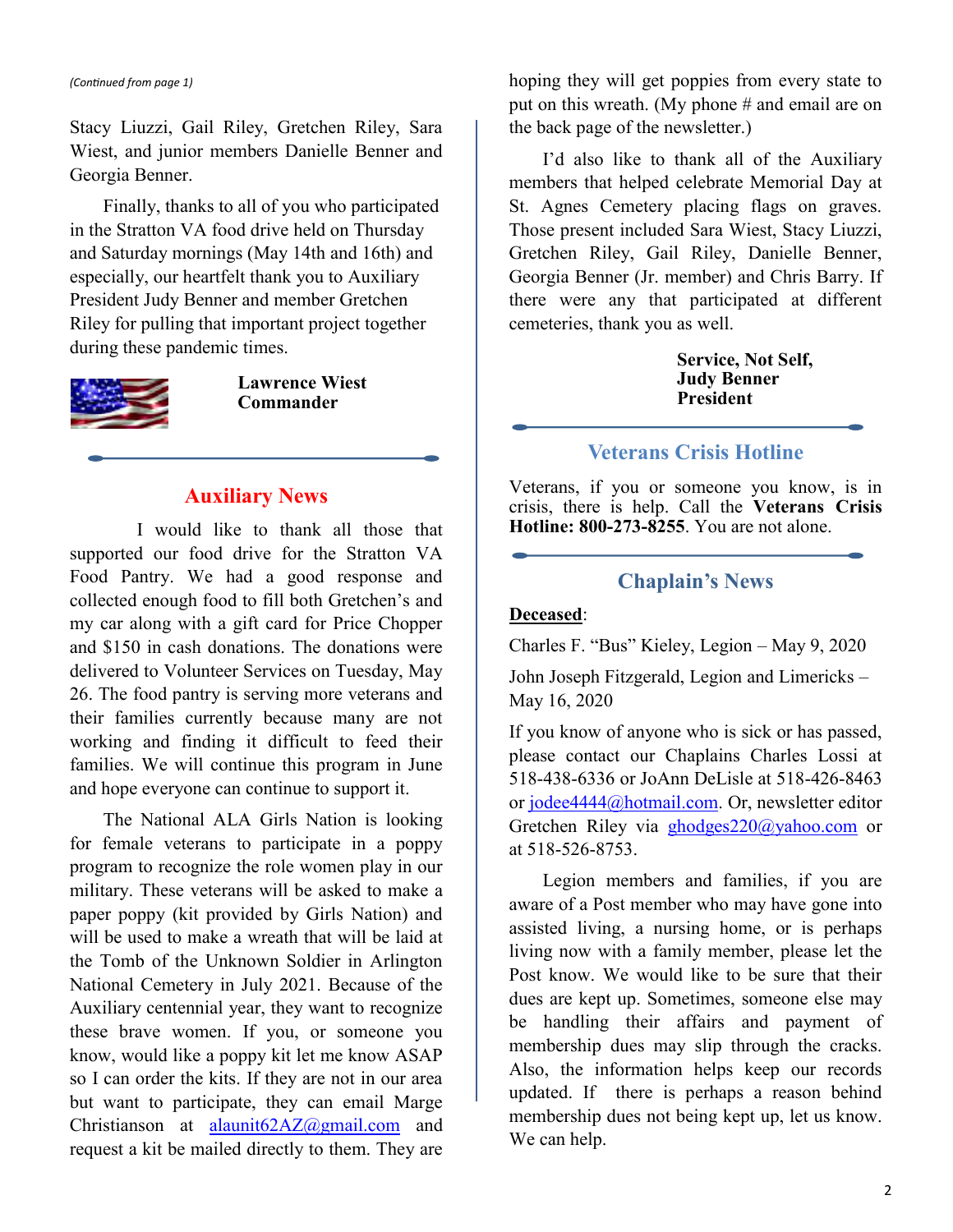#### **Sunday, May 24, 2020: Laying of wreaths and decoration of graves at St. Agnes Cemetery**



**24 May 2020, 0835 hours**: Post members Jim Slivko and Don Riley (obscured) raise then lower the colors to half-staff all the while taps is sounded after the wreath-laying.





**24 May 2020, 0850 hours**: Sons Acting Squadron Commander Mike Conners (left) and Past Commander Mickey Ryan, both PS 20 grads, lay a second wreath in front of the monument at North Albany Academy.



**24 May 2020, approx. 1030 hours**: Post member Jim Slivko getting the job done decorating graves at the southeast section of St. Agnes Cemetery.

**24 May 2020, 0915 hours**: Past Commanders Mickey Ryan (left) and Patrick Ryan lay a third and final wreath at St. Agnes Cemetery, Menands prior to graves decoration.